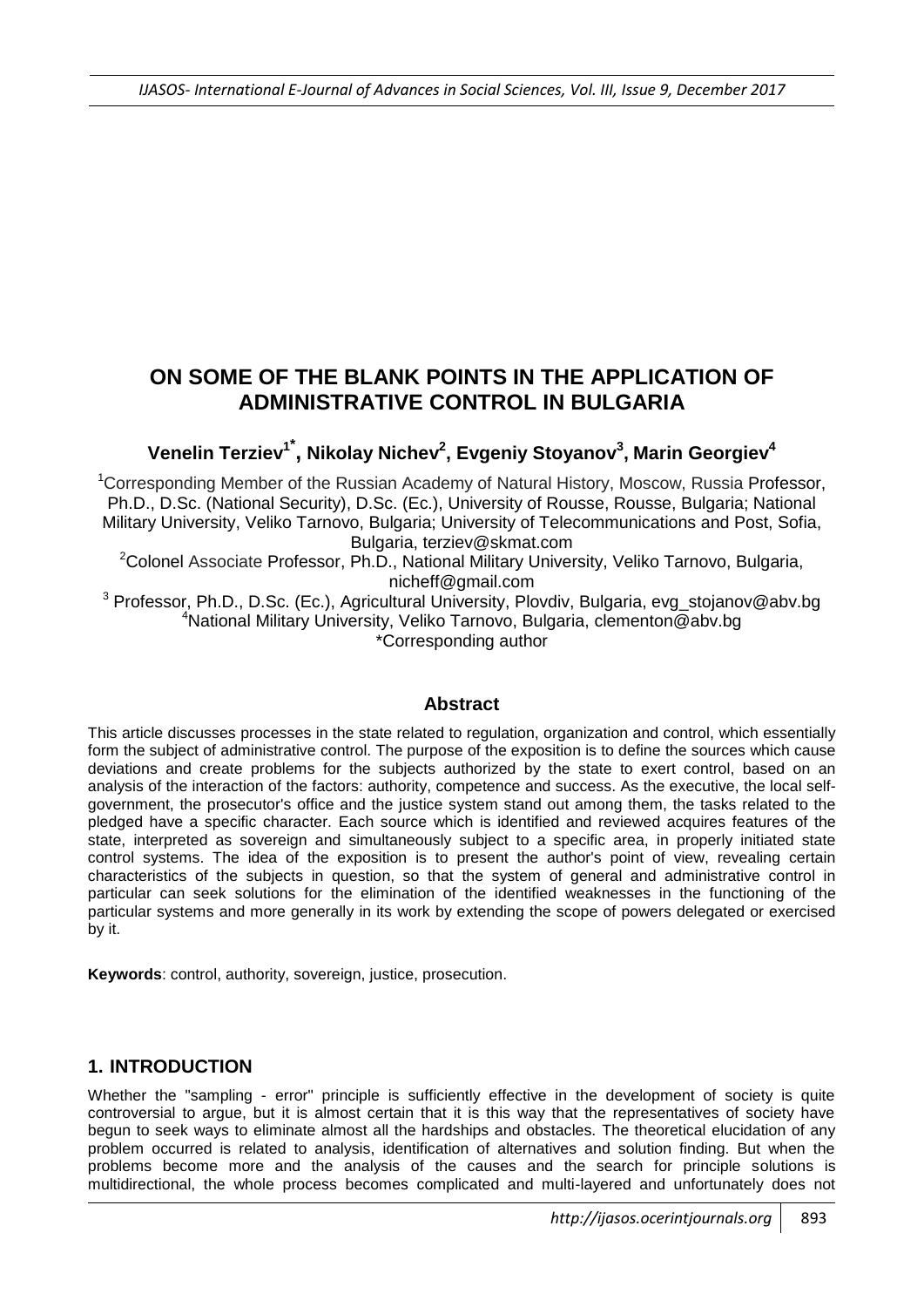always generate the expected results. All this supports the understanding of philosophers, consultants, and critics that progress has a complex and contradictory nature, cause, and functional meaning. (Kanev M., 2013, p. 20).

Whether as J. Schumpeter defines the main trend, revealed in the analysis of the present article as creative destruction is not so essential, the main and leading point is that progress in modern society is based on the conduct of scientific, technological, information-communication and socio-economic changes. This trend has become a major factor in rethinking social experience and established traditions (Stoyanov E.N., 2014a, p. 8) This is the reason to find that experience and traditions acquire a new, different meaning. This confirms the view that reality adheres to an established canonical form, at the same time revealing the dynamics of its perfection (Terziev V., E. Arabska, 2016, p. 140).

Under these conditions and circumstances, the society as well as its specific elements or entities are subject to change. In the process of communication and interest, the patterns of behaviour used are becoming more and more unpredictable and diverse (Stoyanov E.N., 2016, p. 102) It is for this reason that the challenges to all manifestations of control at all levels of society and among all social strata are becoming more and more difficult and delicate.

### **2. GROUNDS AND FEATURES OF GENERAL CONTROL**

Although control over recent years has been growing steadily, and in terms of its theoretical development and its formal institutional improvement, the expectations and needs of the society towards and from it are becoming more and more important (Terziev V., E. Arabska, 2016a, p. 690) In this context, the place and role of the state as a leading controlling entity and a supreme institutionalizing and institutionally represented organization are becoming even more serious.

In order to present the essence of administrative control, it is appropriate to make a number of clarifications resulting from the retrospective and comparative analysis of common control:

First. In its long history, control proves that it is differentiated on the basis of a critical public attitude towards the person's behaviour or an organized, personal formation that has arisen in the creation of goods.

Second. In the process of its improvement, management asserts the place of control as a compulsory last step in its structure. It is precisely that control as a corrective mechanism, comparing a fixed norm with registered results purposefully, makes the necessary changes.

Third. Different circumstances and situations provoke the emergence of a number of formal manifestations of control wherein different control systems different level control subjects are established. In them, the exercise of control is predetermined by the access to power resources on the basis of which the delegated control-managerial powers are properly and lawfully exercised.

Fourth. The presence of the state in the implementation of the control and governance processes guarantees presence of statehood, institutionalization and application of law. These are factors that imply the purpose differentiation of the different types of power - legislative, judicial and executive.

Fifth. In accordance with its place and role in the development of society and its social hierarchy, the different types of organizational structures, according to their essential characteristic and nature of work, exercise different types of control influence, revealing features both of control and supervision. In this context, although the sovereign is one, there is an opinion that control predominantly is an important power of the executive authority, and supervision according to the same logic - of the judiciary. (Balabanova Hr, 2004, p. 19) Another position opposes this claim by justifying the existence of a huge power resource allocated to the executive. Maybe in principle, the solution that the society expects is not how it will be called the applied corrective mechanism, but what results it generates, how it justifies the expectations and protects its interests.

Against the backdrop of everything that is said in general about control, it should be added that the process of improvement enhances the presence of the society itself and the role of its leading controlling person in the state. (Stoyanov, 2014, p. 6) It is precisely on this occasion that the administrative control, which is perceived as a specific form of control, is an immanent prerogative of the supreme state institution.

## **3. DEVELOPMENT OF ADMINISTRATIVE CONTROL**

The analysis of this convergent control form proves that it has a sufficiently long history dating back to the  $5<sup>th</sup>$ century BC. With the codification of Roman law, it is considered that there is reason to speak of the first manifestations of such control (Stoyanov, 2010, p.7). Whether and how exactly the next steps in its evolution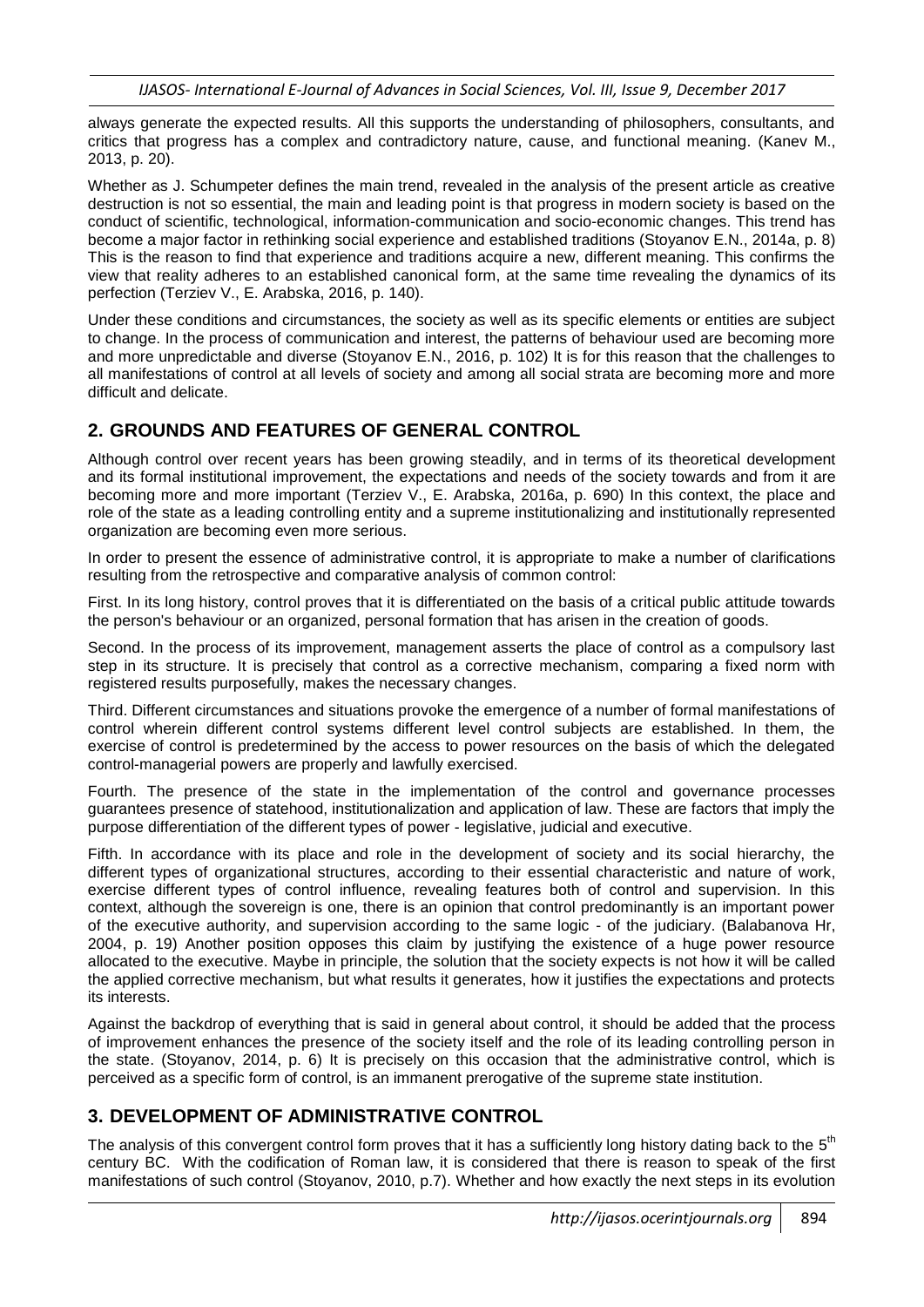are implemented is not so important, the essential point is that the state and the established subject in the face of the executive authority are actively involved in its formation. Conceptually, ideas arise related to: the police state, the bureaucratic organization, neoinstitutionalism and others (Worthy, 1950, p. 7).

By its nature, administrative control reveals that it is a government-managerial activity implemented through the performance of functions assigned to a body influencing the actions of different actors in public life. To complement the feature, it cannot be forgotten that administrative control is an essential part of the executive-ordering activity of government.

Since the state administration itself is a legal, administrative, regulatory, organizational and controlling activity in all spheres of public life, in particular, the administrative control is established as the power of the executive authority.

The interesting and essential part of the analysis of the control exercised by the executive authority is the moment when the third reason related to the manifestation of competence is added to the grounds that are well known by the theory of control - as a critical public attitude and as a management function. The disclosure of the role of the third ground is a real opportunity through the theory of competence to clarify the administrative legal personality of the executive authority, in other words to specify the reason why only the structures of the executive power exercise this kind of control.

In Bulgarian legal literature, it is revealed that "competence means the authority the legislator has given to a particular person or place to make willed statements assigned to the state" (Staynov P., A. Angelov, 1947, p. 242).

The administrative-legal science, specifically on the issue of competence,emphasizes on two thematic lines of development. One - "quantitative theory" - explains competence as a distinct set. According to the other, competence is an expression of legal personality of the state body. In fact, the process of conferring authority on a particular body is a process of recognizing its ability to be constituted as a legal entity with a certain authority (Kostov M., 1979, p. 34).

These understandings in recent years have influenced not only the development of administrative control itself, but also the overall presence and behavior of the state, especially in the processes of economic life. What's leading is that the state restricts its intervention in the development of business initiatives by the various actors. Its role is limited only to the administrative regulation in entering into legal relations on the basis of economic activity. Observing its interests, the state regulates the regulatory requirements that must be met by those wishing to enter the market (Terziev V., E. Stoyanov, 2015, p. 29).

The review of the legislative changes made over the last 10-15 years reveals that the supervisory competence of the authorities by the Bulgarian executive authority can be justified either as a manifestation of competence by level or separately and independently on the basis of a specific law. It is precisely the above-mentioned finding that the representatives of the scientific circles, mainly lawyers, consider that on the occasion of the administrative control, the well-known "classical" definitions of control should be used extremely carefully and precisely. The main recommendation for such actions is to emphasize the presence of "control competence" and the development of its essence and role (Terziev V., 2012, p. 234).

The analyses and facts of the report allow us to conclude that competence, interpreted as a set of powers, is becoming a key factor in the development of control exercised by the state. Along with other established control sources or grounds, competence creates conditions for prevention against conditions causing social deviations, and in the implementation of control by the executive power to eliminate certain established weaknesses and registered deficiencies.

The briefly discussed views on the development of the control idea create the conditions to address some specifics in the work of the important controlling entities and to reveal a small part of the concomitant problems. The critical review of the institutions is deliberately presented in a downward direction with the aim, after analysing the inherent problems in their work, to seek a connection between them in terms of inter institutional communication.

### **4. PARLIAMENTARY OVERSIGHT AND EXECUTIVE POWER**

The highest-ranking entity exercising control in the Bulgarian state is the National Assembly. On the basis of the current Constitution and Rules of Organization of the activity of the National Assembly, the National Assembly, together with its legislative function, exercises its control function (The Constitution of the Republic of Bulgaria, prom. State Gazette No.56/1991 with last amendment, Rules for Organization of the activity of the National Assembly, State Gazette, issue 44/199). It is essential to know that the exercise of parliamentary control has significant legal implications. The main object of its work is the lawfulness and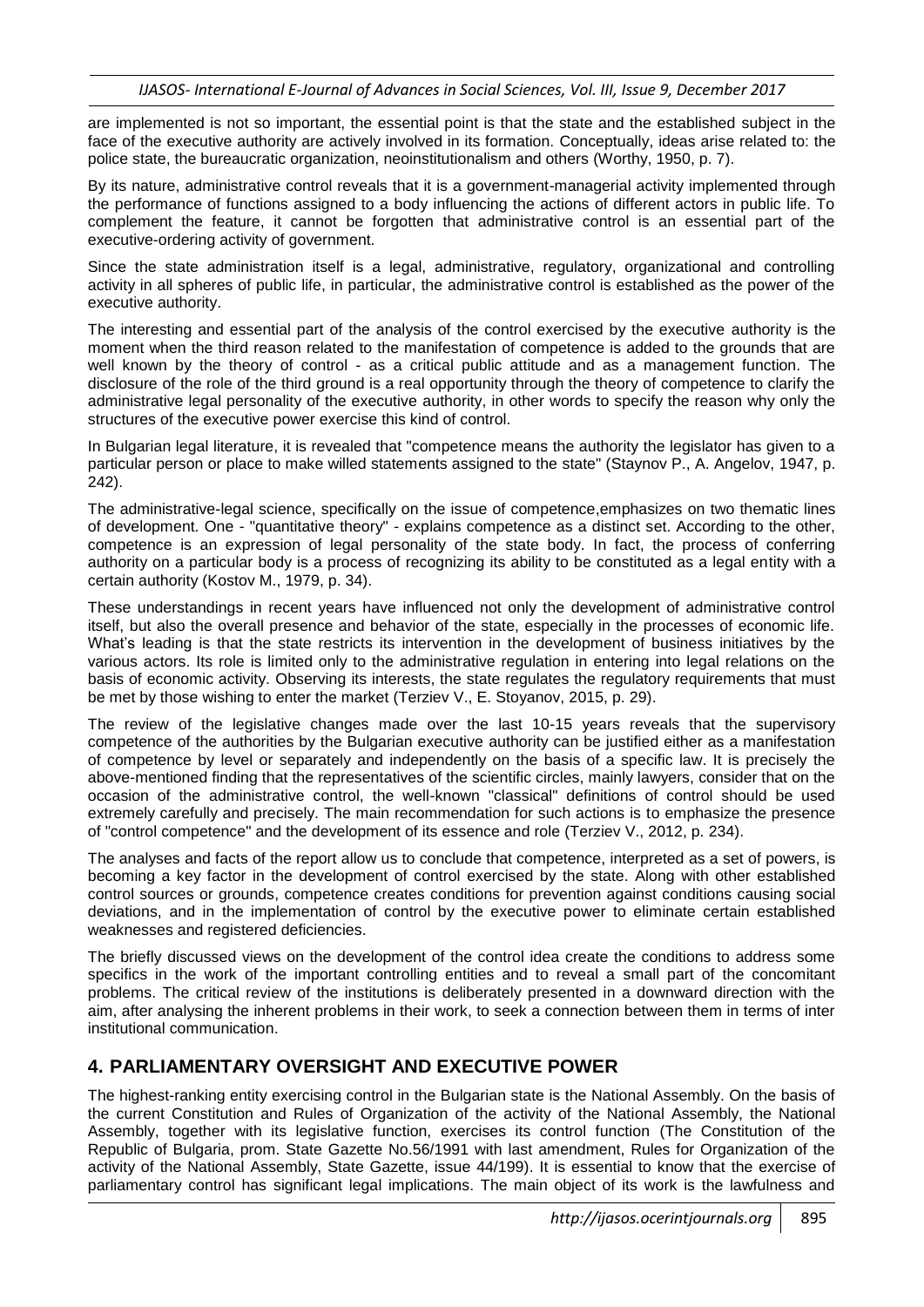correctness of the actions of the administration. Disadvantages or problems in the work of the National Assembly in the course of control are developed in a content, formal and administrative aspect.

In principle and content, the first weakness is the measures of effect on the acts and on persons acting as central bodies of the executive authority. In the influence measures taken against individuals, the control efficiency is higher because, based on a vote of no confidence or resignation, individuals can be removed from the central executive authority. On the question of the acts of the central executive authority, the decision is complicated and difficult because, as in accordance with the law on normative acts, an act is subject to annulment only by the same act (Law on the Normative Acts, State Gazette, 65/1995 with the last amendment).

Formally, parliamentary control has a variety of forms, such as: transformation, establishing and closure of ministries, no confidence vote (trust), resignations, etc. Here the problem does not arise from the implementation of the specific, formal event, but from the possible consequences and their relation with the balance between the various politically coloured interests.

Regarding the administrative basic principle set out in the Rules of the National Assembly, the possible control, although it is a permanent presumption, can only be implemented on Friday (the day of parliamentary control). By adding procedures, deadlines and other conditions set out in the same rules on the one hand, and on the other, the need to prepare the interviewed persons becomes difficult. By delaying the time to find an answer and a decision, it is in fact proven that control and its presence are meaningless due to the impossibility of introducing corrections or changes in registered socially significant deviations (Stoyanov E.N., 2016b, p. 99). And interpretations of the facts may be divergent, but always in such situations, any loss of time produces a deleterious effect (Simeonov O., 1997, p. 6).

At a lower level in the social and governance hierarchy, local government authorities are subject to control. The relationship between them and the state authority is implemented by the district governor (Law on Local Elections, State Gazette No. 66/1995 and last amendment). Its powers are to suspend unlawful acts of municipal councils or to repeal illegal acts of mayors of municipalities (Law on Local Self-Government and Local Administration, SG, issue 77/1991). Although control in local self-government is regulated to run on two levels – between the bodies of the local self-government and by the district governor, problems still exist (Law on Administration, SG. No. 130/1998 with the last amendment).

In social and business society, it is believed that the control deficit can be interpreted as a result of the dynamically changing socio-political risk. In other words, the partial "disempowerment" of the district administration is compensated by the increase in the influence of certain persons leading specific "attractive" municipalities. In addition, taking into account the conceptually and politically diverse municipal councils and the difficult achievement of consensual solutions, then interaction becomes an unrealistic goal, and the possibility of a constructive dialogue that embraces the constructive critique - the chimera.

## **5. CONTROL IN THE JUDICIARY AND PROSECUTION**

A significant and important participant in the process of development of the control over the work of the executive authority is also the Bulgarian Public Prosecutor's Office. Among the powers of authority assigned to it in the central position is the supervision of the observance of lawfulness in the acts and actions of the bodies of the executive authority (Law on the Judiciary authority, SG. No. 59/1994). An expression of the authority powers of the prosecution in the exercise of supervision is the filing of a protest. This procedural act is invoked when the breach in government is the result of an unlawful act.

Although the activity of the prosecutor's office is related to the exercise of supervision in many spheres of public life, and it being a higher state institution it can self-summon itself, some authors argue that certain undefined regulative positions pose problems (Lazarov K., 1971, p. 50). Specifically, as such, it may be pointed out that although the prosecution is, in essence, entitled to make suggestions to all public administration bodies regarding violations, illegal actions and their causes, the initiative is not provided for and regulated in the normative framework. This statutory omission at this stage creates an insurmountable barrier to the participation of the prosecution in building real prevention.

The last subject, placed in the focus of attention of the expose, is the Bulgarian court, which only implements justice on the territory of the state. An insignificant part of the work of the judiciary system is related to challenging administrative acts. The connection between the work of the administrative and control system and the judicial system is the opportunity to examine from a different angle the presence of legality in acts and actions of the state administrative apparatus. A number of specialists believe that the so-called "judicial" control over acts and actions of the administration is not effective enough (Balabanova Hr., 2004, p. 110).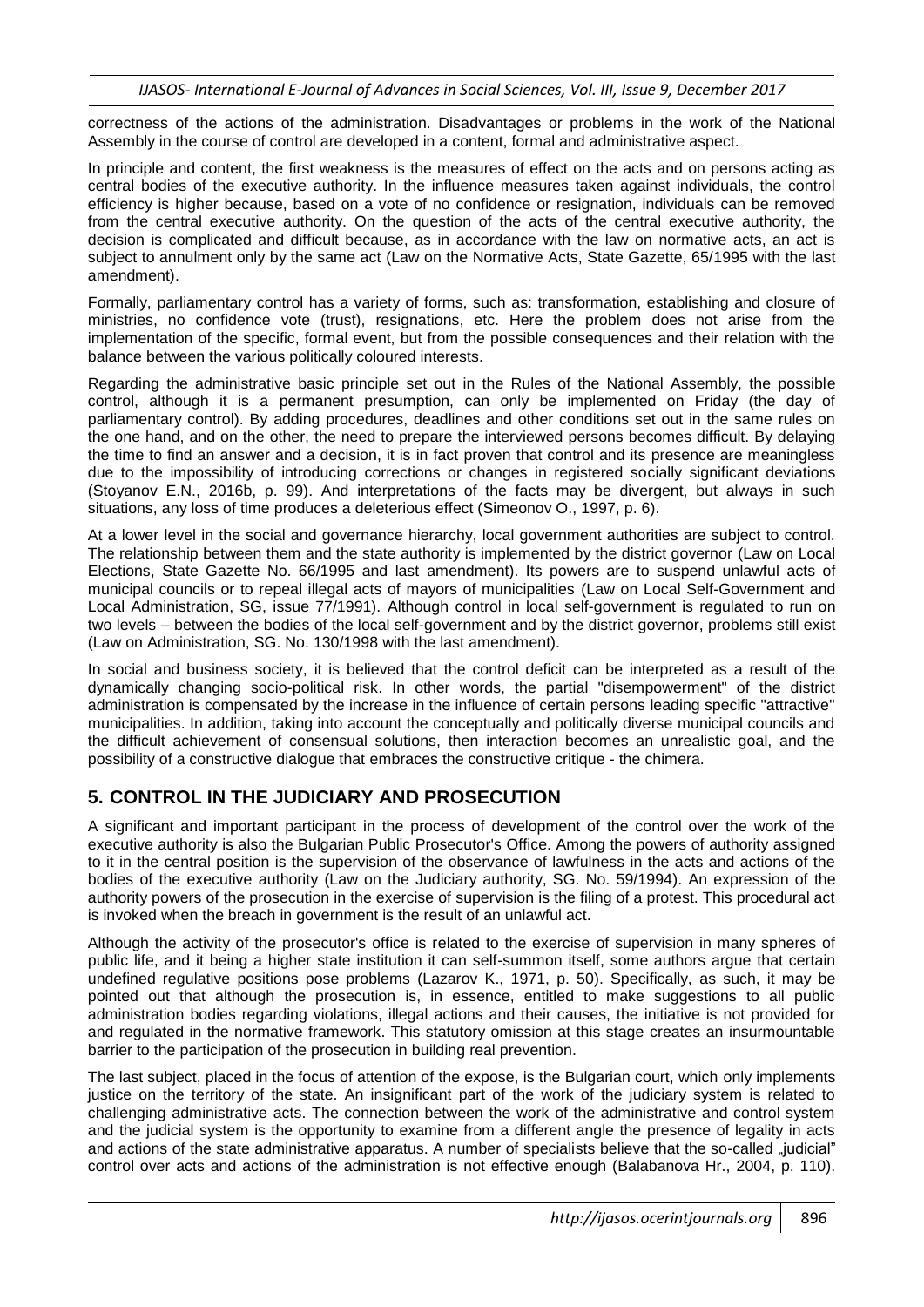The results are improved with the active involvement of internal administrative controls (Stoyanov E.N., 2013, p. 166).

The problems that accompany the work of judicial control derive from some of its peculiarities:

*First*. It only affects the legal aspect of administrative activity, although the deficiency of legality always causes damage and losses (Atanasov A., 1968, p. 29).

*Second*. It begins to function once the illegal action has ended, i.e. when there is a detrimental effect (Dinev M., 1985, p. 7).

*Third*. The court is deprived of initiative, that is, it does not have the opportunity to self-summon.

Analysis on the work of the main entities, which are specifically implementing administrative control, provide evidence to formulate the conclusion that the problems that accompany the Bulgarian administrative control have a very diverse and serious character. Finding solutions to them is a challenge which academics and lawmakers face. However, the possibility of ignoring the impact of these problems should not be postponed in time and thus to cause further damage, but should be thought of as a set of problems of the whole society. If the statesmen begin to think as owners, governors - as managers and the rulers - as part of society itself, maybe there will be found the will to change and to find solutions in both the specific spheres and in the entire society as well.

#### **6. SUMMARY AND CONCLUSIONS**

The article's stance predetermines the structure of several conclusions:

*First*. The control as a requisite of government and the expression of power resources without diminishing the belief that it is justified by the critical public stance and its mandatory participation in every management process affirms in principle the presence of the organization as a factor for its own improvement and in particular the state as its initiator, and administrator.

**Second**. The presence of the "competence" factor in the development of control at all levels in the social hierarchy predetermines success in seeking optimal efficiency. For society itself, it is an objective possibility, according to its wants and needs, to adapt content wise and functionally all the elements that make up the structure of any socially significant control system.

**Third**. Expansion of the range of problems arising from administrative control is indicative of the increase in the deviations and sources that give rise to them. In this context, only the analysis of registered results would change the content of the critical attitude of society in consolidating the authority-competences-powers factors.

On the basis of the conclusions drawn, the following summary can be drawn:

The presence and development of administrative control reshapes the connection between two key concepts that regulate processes in both the national in the global system - trust and control. Although for many years in the public sphere it has been postulated that control is a high form of trust, it can be rightly argued that recently trust has become a well-recognized and publicly stated need for control. Drawing from this combination of postulates, the exposition is a further attempt to prove the thesis that the maturity of society and the presence of the state can be measured by the degree of development of new and increasingly significant manifestations of control.

It is precisely administrative control that is an example through which the writing is associated with the Latin proverb, "quod erat demontsrandum", ie. what needs to be proved and realized is the fact that the interests driving social development have the necessity of perfecting an adequate control form in whose essence the leading position is assigned to statehood and the law, and it is namely on that basis that the system of institutions, managing their controlled performance is set up. The possibility of the system of interests being perceived as an eternal motor of social development gives reason to believe that the challenges common to control, and in particular to its administrative form, are becoming more and more. In this sense, it becomes increasingly difficult to determine whether the control of interests or the interest of effective control is the leading one in this interaction. Consolidation of this ambiguity creates the conditions for many rhetoric but also confirms the growing social need of optimally rapidly improving administrative control by achieving sufficient confidence with high transparency in the analysis of the results achieved, interpreted as an expression and value of high moral significance, such as an engine of public interest that targets all familiar and accessible resources to create sustainability in social development.